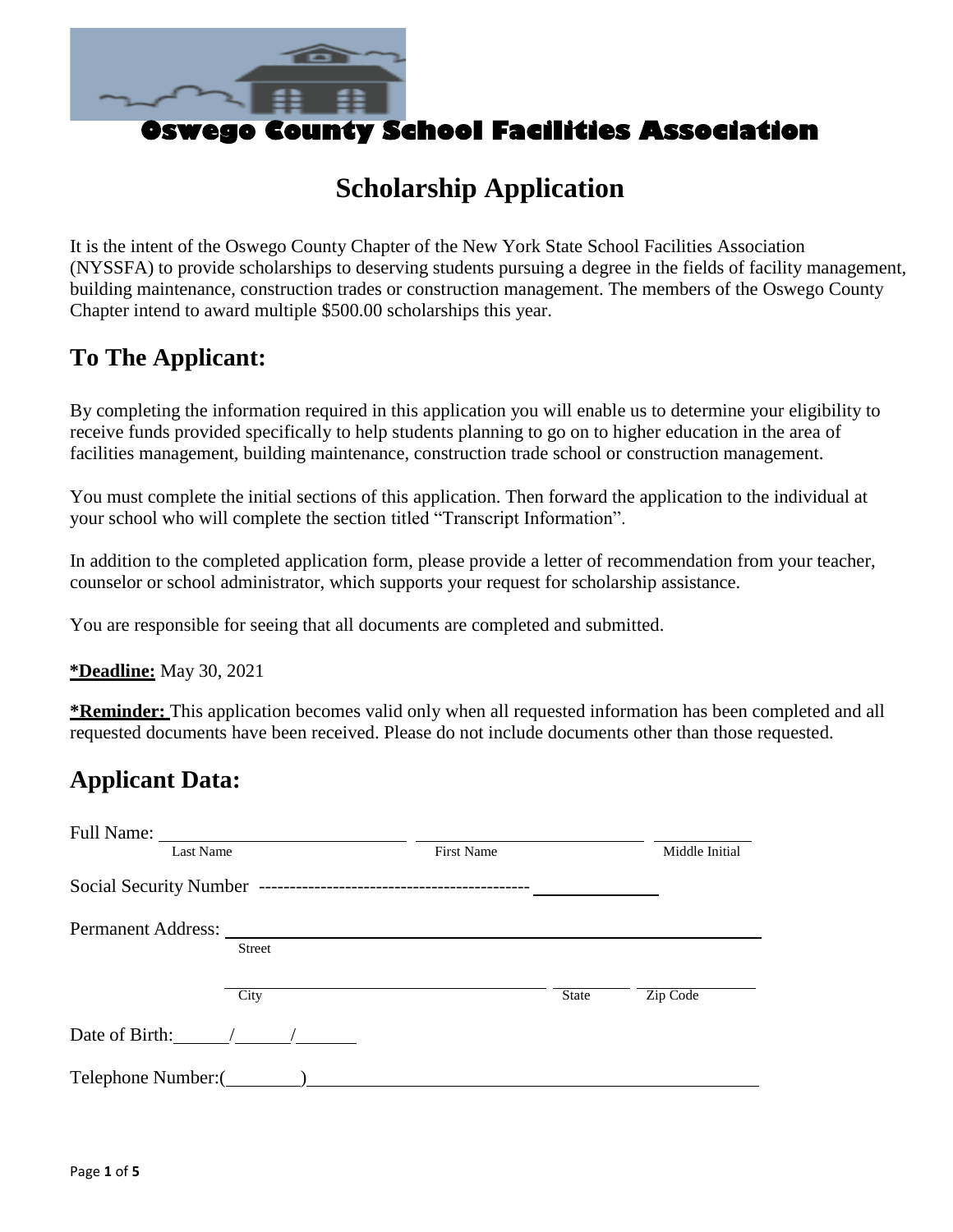

#### **Personal Data:**

**List all school and community activities, in which you have participated during the past four years (student government, music, sports, Red Cross, church work, scouting programs, clubs, etc.)**

| <b>Activity</b> | <b>Number of years</b><br>of participation | <b>Special Awards, Honors</b> |  |
|-----------------|--------------------------------------------|-------------------------------|--|
|                 |                                            |                               |  |
|                 |                                            |                               |  |
|                 |                                            |                               |  |
|                 |                                            |                               |  |
|                 |                                            |                               |  |
|                 |                                            |                               |  |
|                 |                                            |                               |  |
|                 |                                            |                               |  |
|                 |                                            |                               |  |
|                 |                                            |                               |  |
|                 |                                            |                               |  |
|                 |                                            |                               |  |
|                 |                                            |                               |  |
|                 |                                            |                               |  |
|                 |                                            |                               |  |
|                 |                                            |                               |  |
|                 |                                            |                               |  |
|                 |                                            |                               |  |
|                 |                                            |                               |  |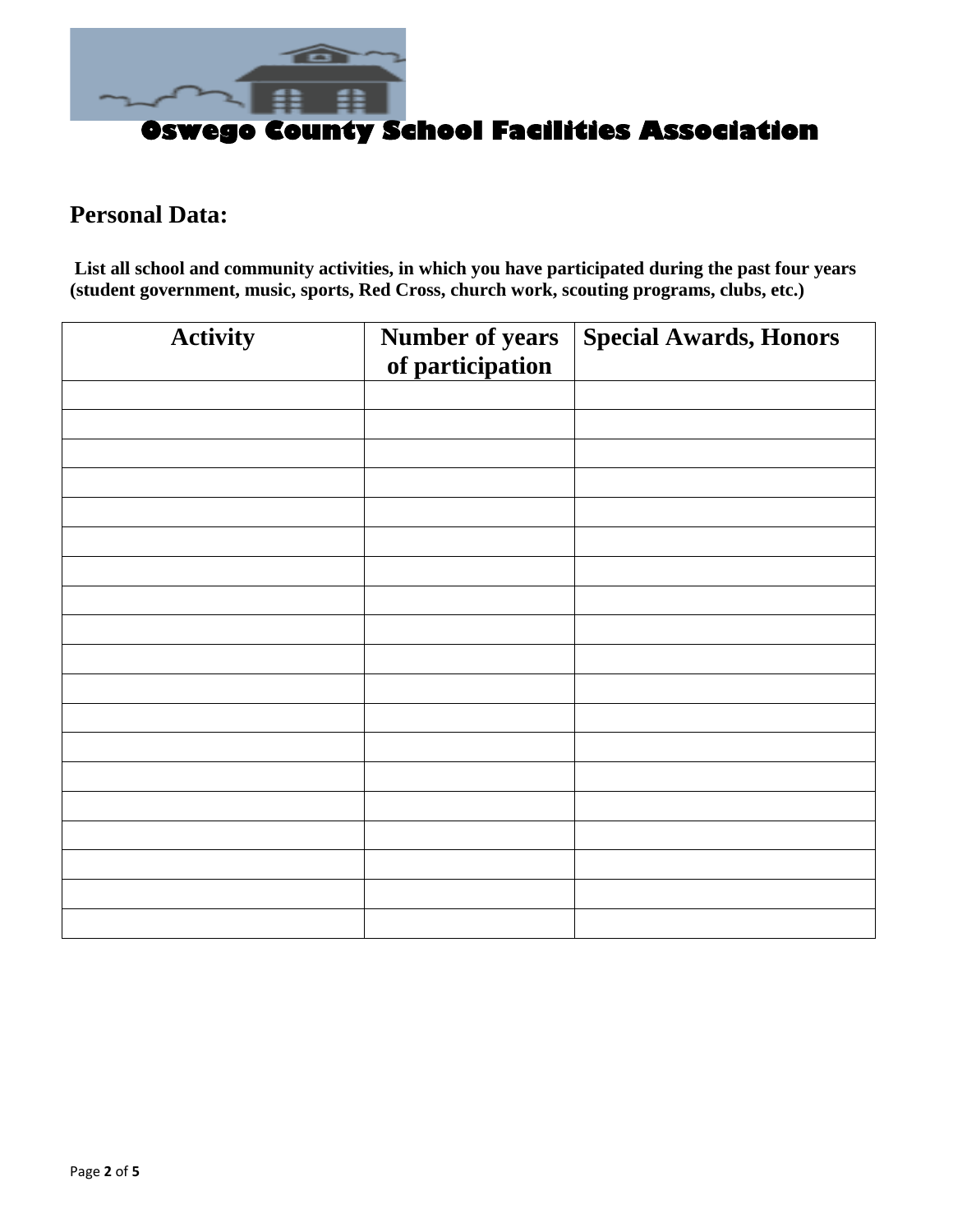

### **School Data:**

|                                                   | High School attended:<br><u>International</u>                            |
|---------------------------------------------------|--------------------------------------------------------------------------|
|                                                   |                                                                          |
|                                                   | Graduation Date: Mo. Vr. School phone number:                            |
| Name of post-secondary school planning to attend: |                                                                          |
|                                                   |                                                                          |
| Type of post-secondary school:                    |                                                                          |
|                                                   |                                                                          |
|                                                   |                                                                          |
|                                                   | Student will live: ______On Campus _______Off Campus _______Will Commute |
|                                                   |                                                                          |
|                                                   |                                                                          |
|                                                   |                                                                          |
|                                                   |                                                                          |

#### **Please report any unusual family or personal circumstances you feel warrant attention (ie: financial issues, disability, etc.):**

#### **Other Awards**: Please list below the name and amount of any grants or scholarships that you have been awarded for the coming school year:

| <b>Name of Award</b> | <b>Amount</b> | <b>Granted</b> | <b>Pending</b> |
|----------------------|---------------|----------------|----------------|
|                      |               |                |                |
|                      |               |                |                |
|                      |               |                |                |
|                      |               |                |                |
|                      |               |                |                |
|                      |               |                |                |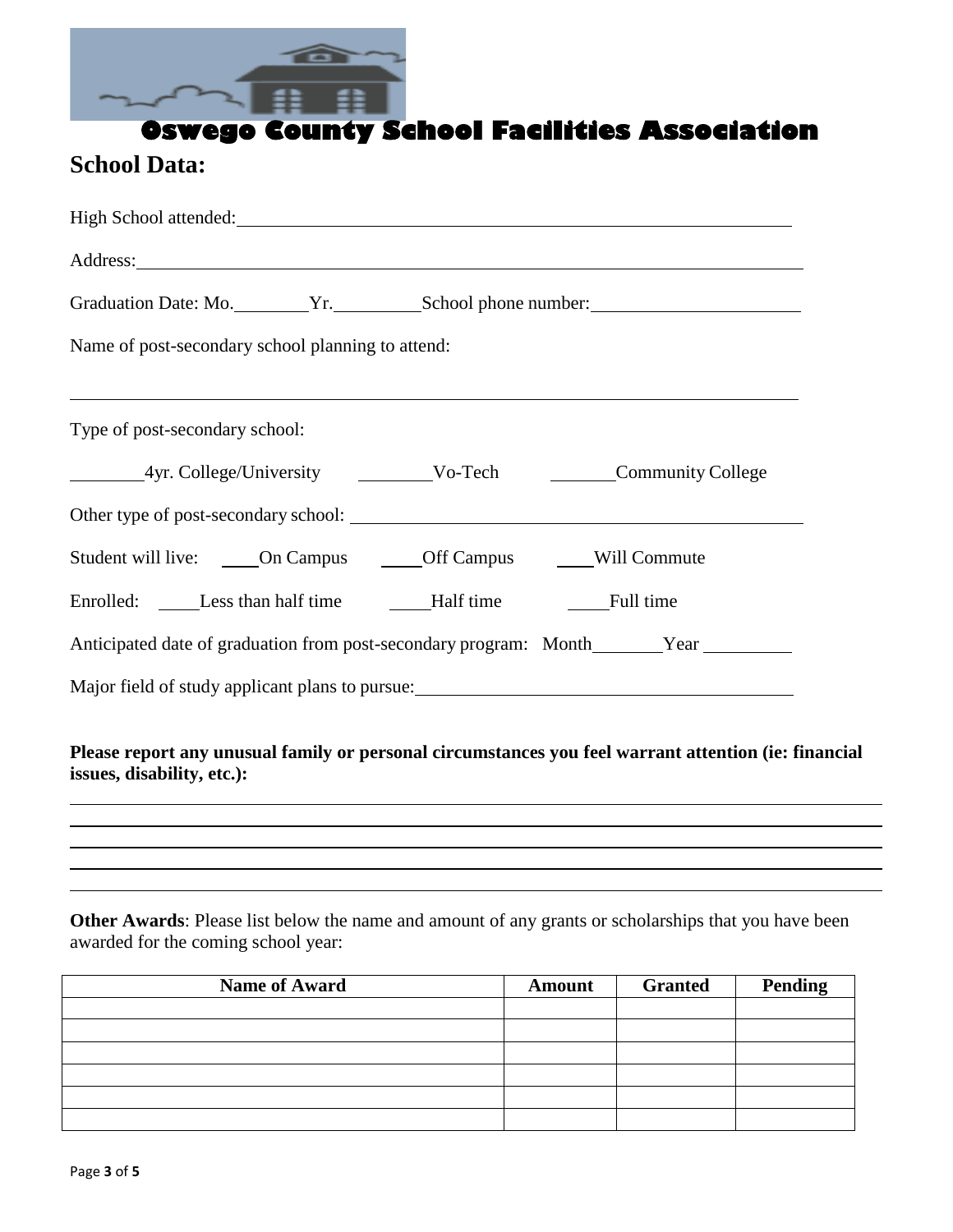

**Write an Essay: (In your essay, creatively persuade the scholarship committee on the following):**

- **1. Your background in your program of study field.**
- **2. Any personal, interesting aspect of how you became interested in your program of study.**
- **3. Why should you be the recipient of the grant?**
- **4. Your future career goals and aspirations.**